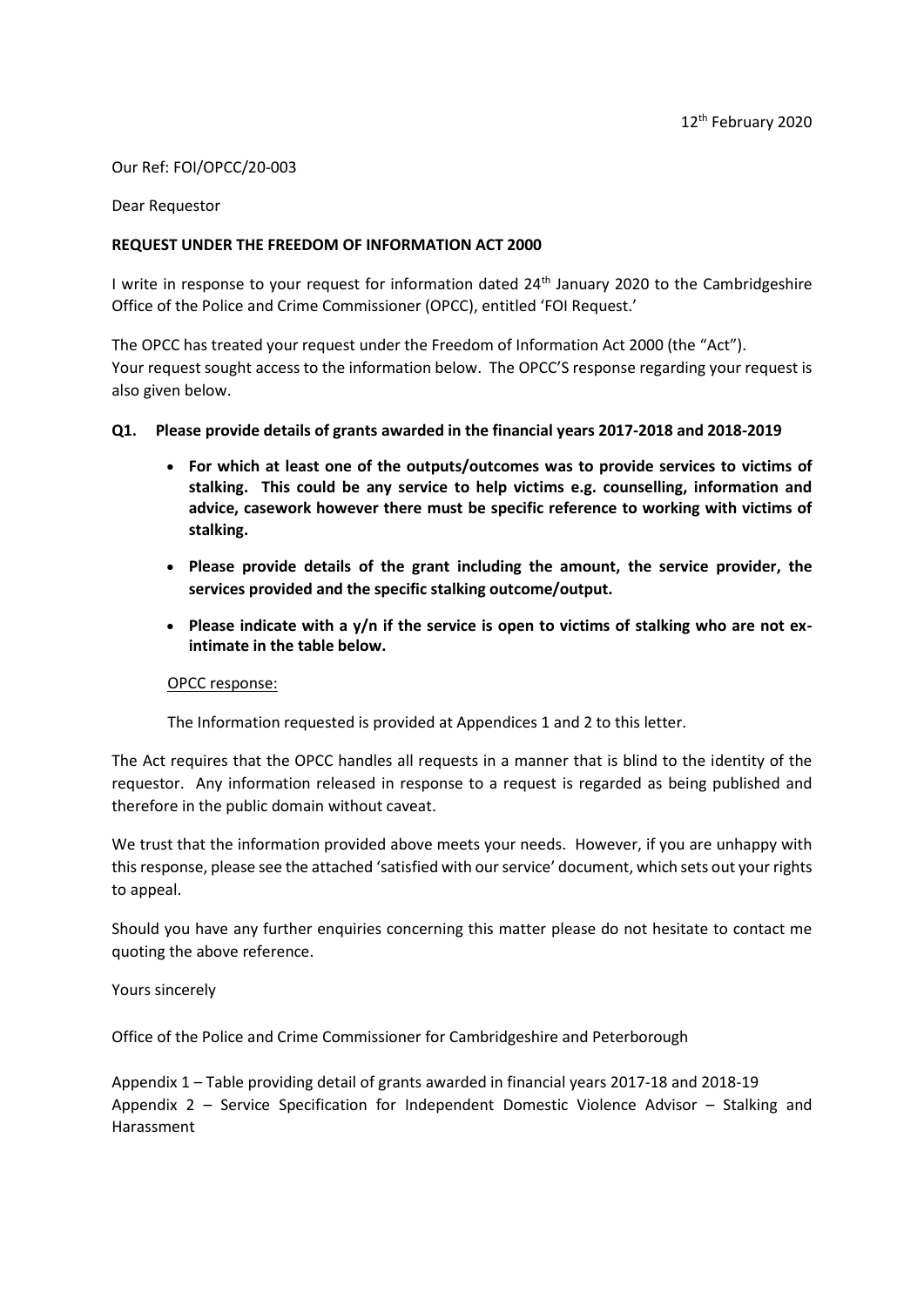### **Appendix 1**

#### **Tables providing detail of grants awarded in financial years 2017-18 and 2018-19 for victims of stalking**

| 2017-18                              |                 |                                  |                                     |                                                               |                                                                              |
|--------------------------------------|-----------------|----------------------------------|-------------------------------------|---------------------------------------------------------------|------------------------------------------------------------------------------|
| Name of grant                        | Grant<br>amount | Service provider                 | <b>Services provided</b>            | <b>Specific stalking outcome</b>                              | Provides services for non ex<br>intimate victims of stalking                 |
| Stalking & Harassment<br><b>IDVA</b> | £5,500          | Cambridgeshire County<br>Council | attached at Appendix 2* Framework** | See Service Specification Cambs Victim Services Outcome       | Yes-through upskilling<br>colleagues in the Victim and<br><b>Witness Hub</b> |
| Suzy Lamplugh Trust                  | £1,937          | Suzy Lamplugh Trust              | Training                            | Increase knowledge &<br>awareness of stalking &<br>harassment | Yes - this upskilled victim<br>support providers across the<br>model         |
| 2018 - 19                            |                 |                                  |                                     |                                                               |                                                                              |
| Stalking & Harassment<br><b>IDVA</b> | £14,600         | Cambridgeshire County<br>Council | attached at Appendix 2* Framework** | See Service Specification Cambs Victim Services Outcome       | es-through upskilling<br>colleagues in the Victim and<br><b>Witness Hub</b>  |
| Suzy Lamplugh Trust                  | £3,514          | Suzy Lamplugh Trust              | <b>Training</b>                     | Increase knowledge &<br>awareness of stalking &<br>harassment | Yes – this upskilled victim<br>support providers across the<br>model         |

\*The grant is to go towards funding an Independent Domestic Violence Advisor for Stalking and Harassment. The role will work with victims who are experiencing or have experienced domestic violence and/or stalking and harassment to increase their safety, and where applicable that of their children, by providing crisis support by telephone or face to face, and to assist other aspects of the service as appropriate in order to reduce repeat victimisation. To act as countywide lead for supporting victims of stalking and harassment keeping up to date with current legislation and sharing learning with colleagues. \*\* link to the 'Outcomes Framework – Supporting victims and witnesses in Cambridgeshire and Peterborough' [https://s3.eu-west-](https://s3.eu-west-2.amazonaws.com/media.cambridgeshire-pcc.gov.uk/uploads/2019/05/19-05-16-BCB-Agenda-Item-9.02-Victim-Services-Outcomes-Framework.pdf)[2.amazonaws.com/media.cambridgeshire-pcc.gov.uk/uploads/2019/05/19-05-16-BCB-Agenda-Item-9.02-Victim-Services-Outcomes-Framework.pdf](https://s3.eu-west-2.amazonaws.com/media.cambridgeshire-pcc.gov.uk/uploads/2019/05/19-05-16-BCB-Agenda-Item-9.02-Victim-Services-Outcomes-Framework.pdf)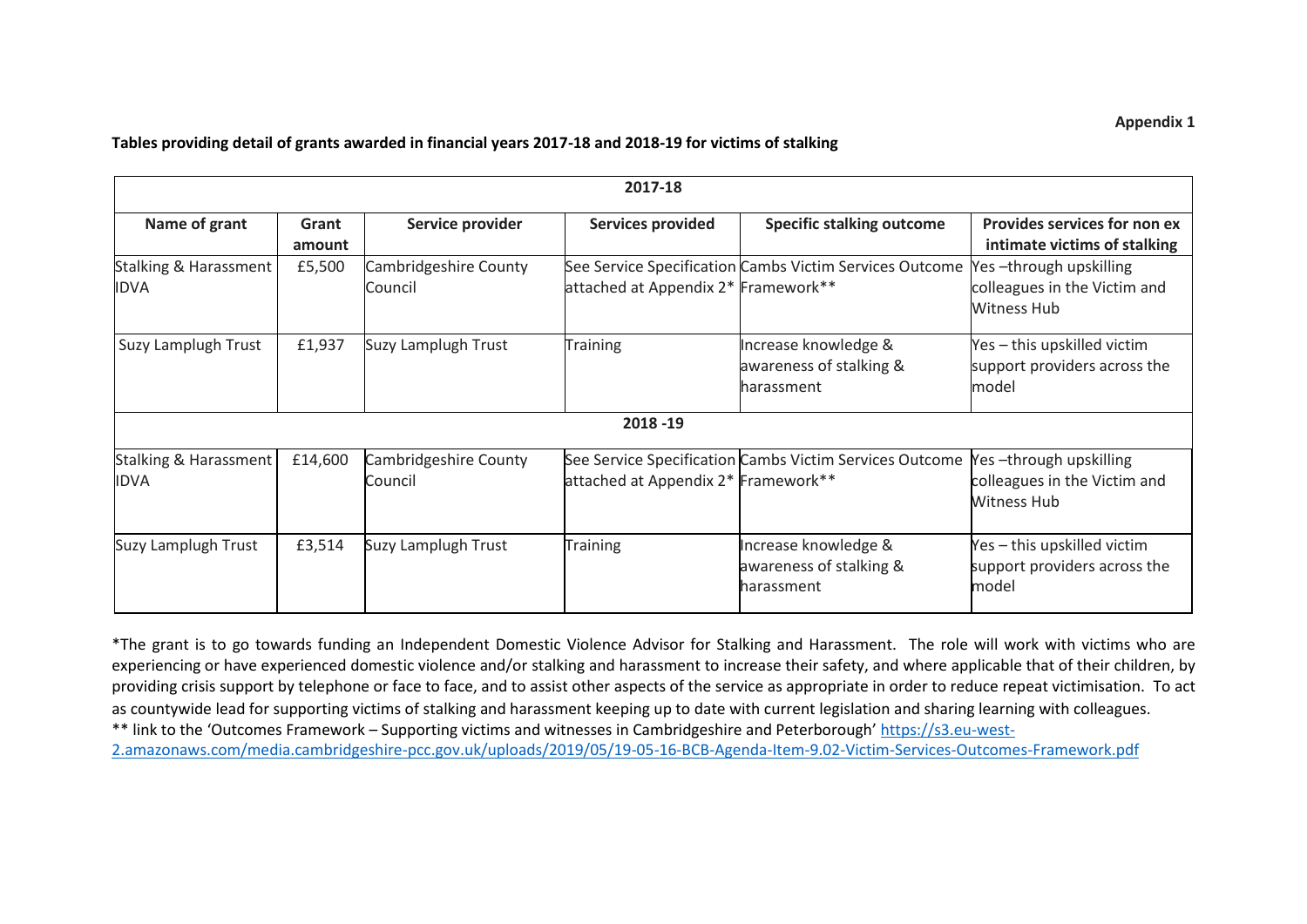**Appendix 2**



### **Service specification for Independent Domestic Violence Advisor – Stalking and Harassment**

#### **SCHEDULE 1 – THE GRANT PURPOSE**

The Grant is to fund the provision of an Independent Domestic Violence Advisor – Stalking and Harassment to work across Cambridgeshire and Peterborough. The post holder will act as countywide lead for supporting victims of stalking and harassment. They will be expected to keep up to date with current legislation and to share this learning with colleagues. The post holder will also provide resilience to the countywide IDVA service where capacity allows.

#### **Purpose of the funding**

The purpose of this funding is to provide a specialist service for victims of stalking and harassment in Cambridgeshire and Peterborough.

The service will be non-gender specific (available to all), all age and for all levels of risk.

The post holder will be required to be a qualified IDVA or undertake their IDVA training. This is to ensure they have a sound knowledge base from which to single-handedly support victims of domestic abuse (men and women) where stalking and harassment has been reported.

The post holder will work with victims to increase their safety (including advice about putting barriers in place to digital and cyber stalking), and where applicable that of their children, by providing support by telephone or face to face, and to assist other aspects of the service as appropriate in order to reduce repeat victimisation.

This intervention will enable victims to receive support to enable them to more effectively cope with the immediate impacts of the crime, and, as far as possible, recover from the harm they have experienced.

The post will act as an advocate on behalf of the victim where appropriate, including writing letters or reports, and accompanying victims to outside agencies e.g. housing departments, social services, solicitors, Crown Prosecution Service, Civil & Criminal Courts, taking into account personal safety and complying with Health and Safety and Equal Opportunities legislation and procedures at all times.

The post will work with other professionals to ensure a holistic approach is taken to supporting victims of stalking and harassment. The post holder will also be responsible for sharing their specific knowledge and stalking and harassment and upskilling colleagues.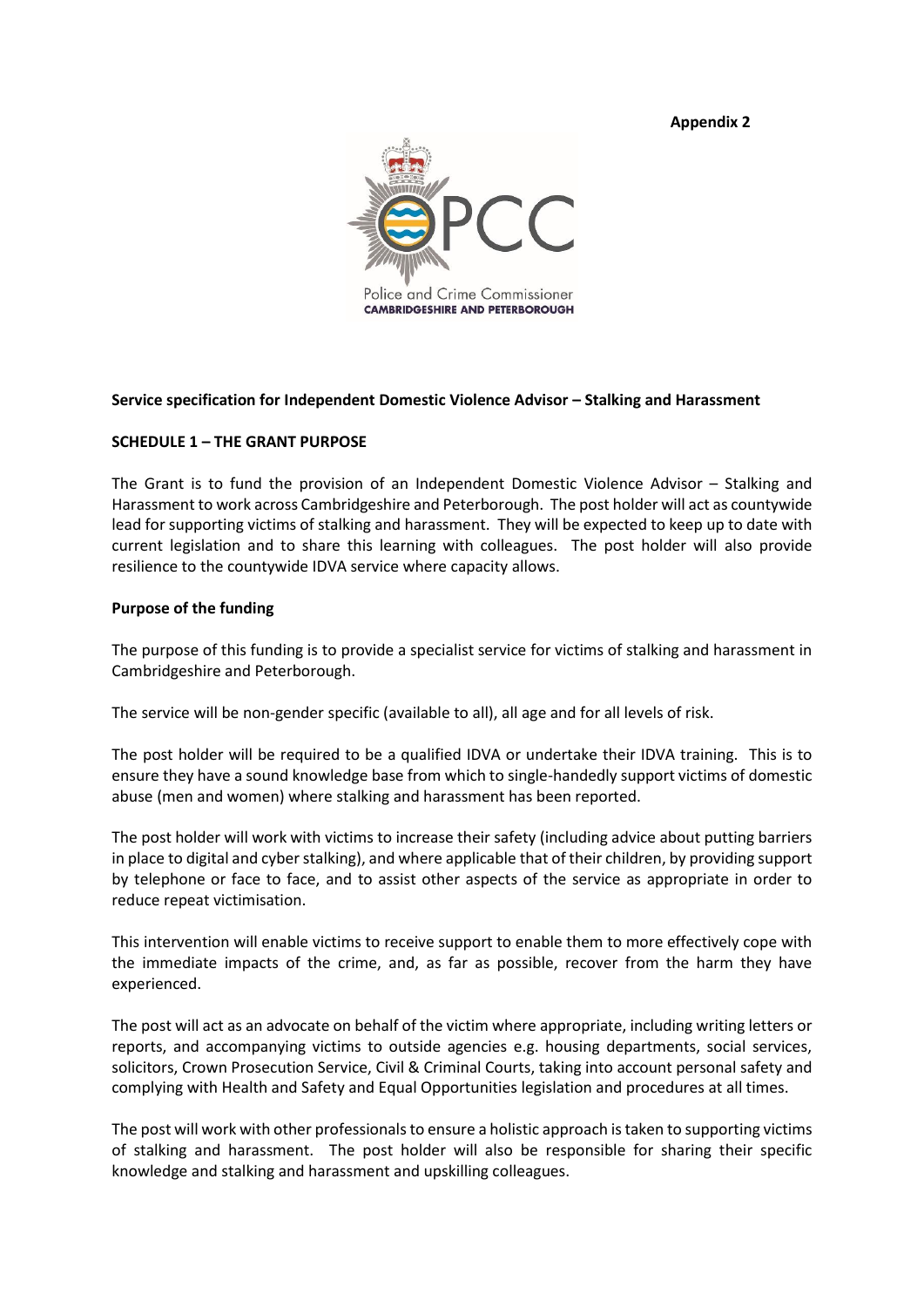The service must be delivered from Cambridgeshire Constabulary's Victim and Witness Hub (currently based at Copse Court, Peterborough) and in an outreach capacity only where this is required as part of the tailored support package for the victim/and or their family.

In the first year of operation the service will be provided with professional support and training by the Suzy Lamplugh Trust. This will require occasional trips to the National Stalking Helpline based in London.

# **2. Description of specific services to be provided**

- Receive referrals from the MASH/IDVA Manager.
- Support the work of the Victim and Witness Care Co-ordinators within the Victim and Witness Hub by receiving referrals to provide additional specialist support to all victims of stalking and harassment (all risk levels) as part of their recovery plan.
- Provide telephone-based safety planning, emotional and practical support to the victim and their family to enable them cope and recover from the crime they have experienced and reduce future re-victimisation.
- Provide face to face emotional and practical support in an outreach capacity only where this is required as part of a tailored support package for the victim and their families to enable them to cope and recover from the crime they have experienced and reduce future revictimisation. This may include advocating on the victim's behalf to support them to access universal services.
- Provide a single point of contact for victims of stalking and harassment going through the Criminal Justice System. Ensure these victims/witnesses have access to effective support at court by making early referrals to the Court-Based Witness Service to arrange outreach support, pre-trial visits where appropriate and are supported on the day.
- Develop a comprehensive working knowledge of the county-wide provision of support available for victims of stalking and harassment victims and their families and the method to engage with/access such services and ensure this knowledge is shared with all the Victim and Witness Care Co-ordinators.
- Maintain close links with the VAWG Prevention and Intervention Project ensuring the children of domestic abuse victims can access these services where this is deemed appropriate.
- Support the work of the IDVAs based within the Hub and the MASH to ensure local stalking and harassment best practice and national guidance direct working practices.
- Provide supportive signposting to community services, groups or networks who can provide longer term practical or emotional support.
- Maintain confidential client records, sharing and managing information in accordance with the Data Protection Act 1998, the Crime & Disorder Act 1998, the Human Rights Act, Articles 2& 3 and the Children Act 2004. This will include maintaining records and statistical information on work carried out with survivors of abuse to meet the requirements of funders.